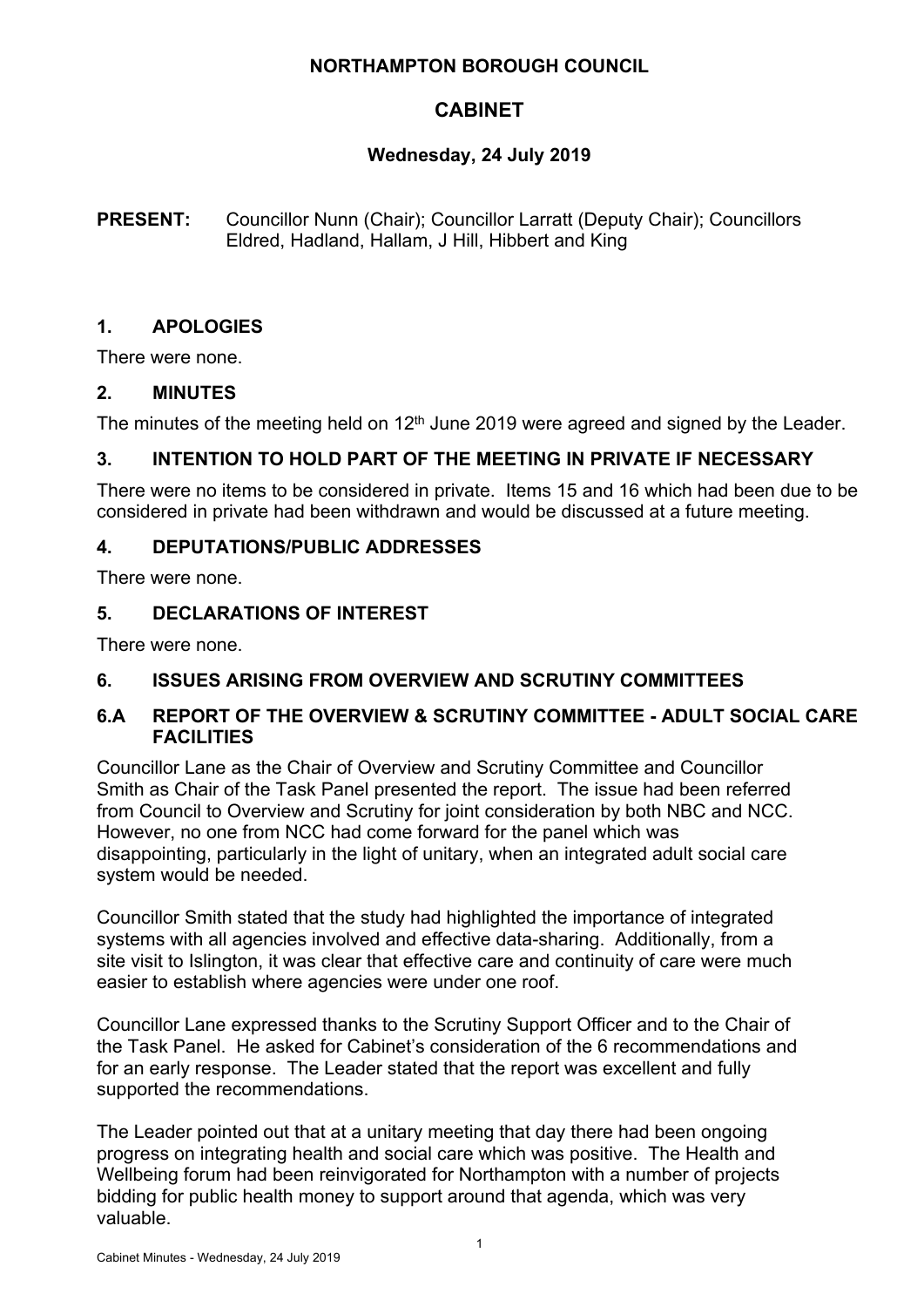Councillor King stated that NBC were already working on safeguarding and care as well as social prescribing. This piece of work was excellent and a good example for the proposed unitary council.

In regard to the recommendation to link a housing officer to Northampton General Hospital, Councillor Hibbert pointed out that weekly meetings currently take place with the hospital to discuss housing issues.

Councillor Stone pointed out that, although functioning, the NCC Adult Social Care service was massively overspent and fragile. She asked whether the NCC Adult Social Care Strategic Plan had been shared with NBC. The Head of Housing and Wellbeing agreed to follow this up. Social prescribing was effective and wellimplemented elsewhere; it would be useful to look at best practice. Councillor Stone also expressed concern that NCC don't regard cuckooing as a safeguarding issue and had already discussed this with Councillor King.

# **RESOLVED:**

Cabinet noted the report and recommendations.

### **6.B REPORT OF THE OVERVIEW & SCRUTINY COMMITTEE - NORTHAMPTON POST UNITARY**

Councillor Lane as Chair of Overview and Scrutiny introduced the report and thanked the Scrutiny Support Officer and Councillor Sargeant as Chair of the Task Panel for their support.

Councillor Lane outlined the recommendations and noted that the date of the final recommendation 2.1.10 was likely to be postponed. In relation to 2.1.7, Councillor Larratt pointed out that the Mayor was also President of the Sea Cadets during the year of office.

Councillor Birch questioned how the mayoralty would integrate with the town and parish councils and asked whether the town council would have control of the charitable trust if this were set up. These were questions which would need to be considered in due course.

Councillor Larratt pointed out that the Mayor would be for the whole of the borough area, not just the town.

The Leader and the Deputy Leader considered the report to be excellent, and the recommendations were noted.

# **RESOLVED:**

Cabinet noted the report and recommendations.

### **7. FINANCE MONITORING TO 30 MAY 2019**

Councillor Eldred as the relevant Cabinet Member submitted the bi-monthly financial monitoring report to the end of May 2019 and noted that there had been an overspend of £768,000. This was down from what had been predicted last year, and it was hoped to balance the budget by the end of the year.

Councillor Stone expressed concern at the overspend on temporary accommodation and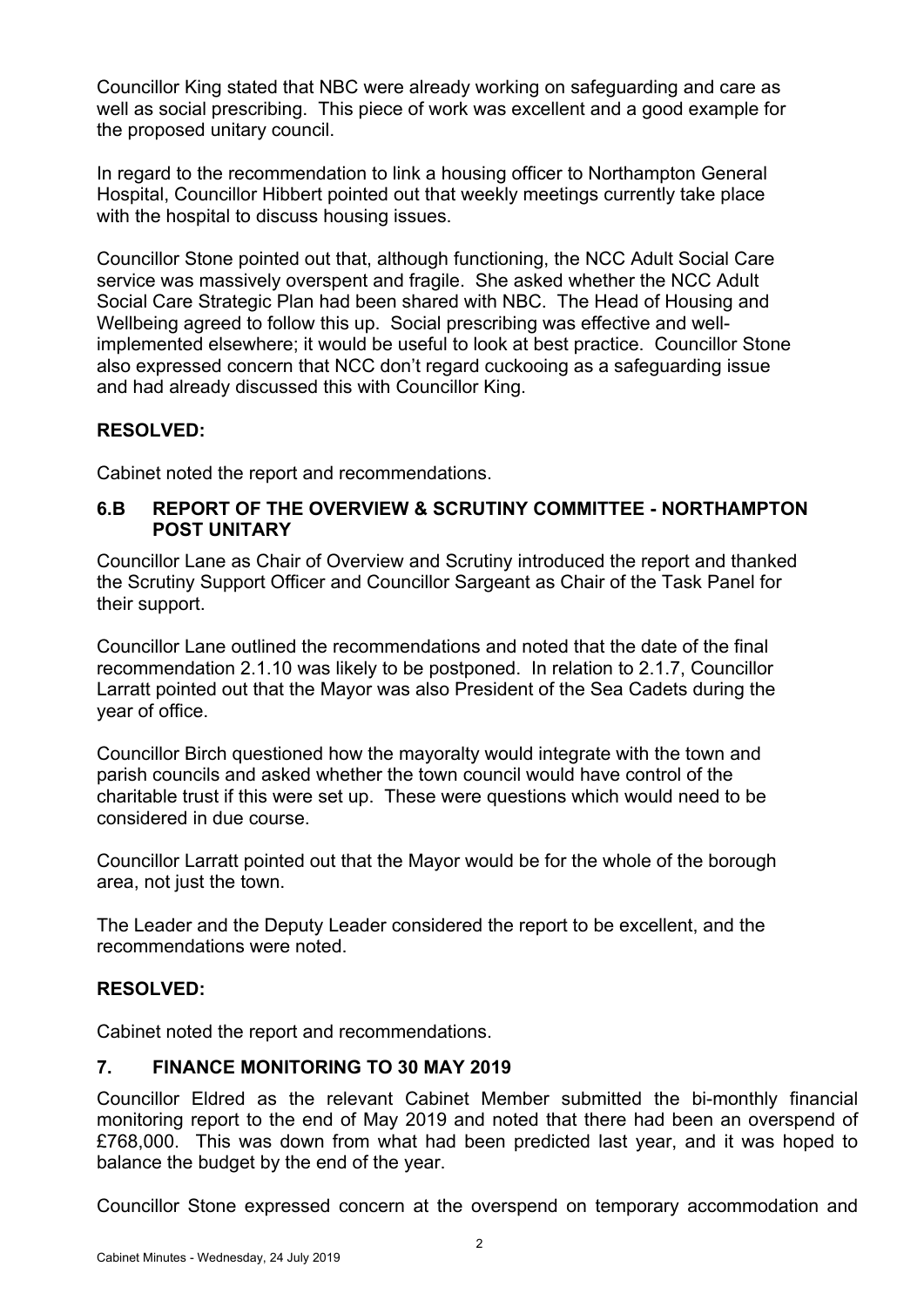considered that there should be better measures in place to forecast need.

Councillor Stone queried why the over spend of £0.119m on the waste contract had not been predicted. Councillor Hallam pointed out NBC were currently receiving less for recycling. Recycling was a commodity product and the gains or losses resulting from market movements were shared between NBC and the supplier. If the contract had remained in-house, then all losses would have been borne by NBC. Although recycling had increased by 6% year on year, the money received for it was reducing. This was a problem faced by all councils.

Councillor Stone asked why £25m had been put aside for affordable homes. The Chief Finance Officer stated that this had been agreed by full Council so that funds were available immediately if the opportunity arose to purchase homes. Councillor Stone stated her opposition to purchasing private homes with public money. The Leader pointed out that 150 homes had already been completed and 500 more were in the planning and contracting process. Builders were required to build affordable homes within developments, and it was right that with the number of homeless people in the borough, NBC should seek to do whatever possible to provide more social housing.

# **RESOLVED:**

Cabinet noted the contents of the report and noted that future reports will set out the actions being taken by Corporate Management Board (CMB) to address issues arising and mitigate the risks of overspends.

### **8. DRAFT SPECIALIST HOUSING SUPPLEMENTARY PLANNING DOCUMENT (SPD)**

Councillor James Hill as the relevant Cabinet Member outlined the report seeking approval of the draft Specialist Housing Supplementary Planning Document (SPD) for public consultation.

Councillor Smith stated that it was important that the right balance of housing was provided and expressed concern that developers were currently able to undertake an independent viability test, which often resulted in less than the full quota of affordable housing being provided. Councillor Hill agreed, but noted that the SPD would carry weight with the Planning Inspectorate. The Head of Planning pointed out that the Government had just issued guidance suggesting that all local authorities should have SPDs on this issue.

# **RESOLVED:**

- 1 Cabinet approved the draft Northampton Specialist Housing Supplementary Planning Document (SPD) for consultation for 8 weeks from 8 August 2019 to 3 October 2019.
- 2 Cabinet delegated authority to the Head of Planning in consultation with the Cabinet Member for Planning to make minor non-material spelling, formatting and other amendments to the consultation documents where they do not alter the intent of the SPD.

## **9. AWARD OF CONTRACT FOR REPLACEMENT AND RENEWAL OF NBC STREET LIGHTS**

Councillor Larratt as the relevant Cabinet Member introduced the report seeking authority for the contract to upgrade streetlights. A survey of all 1300 streetlights had taken place.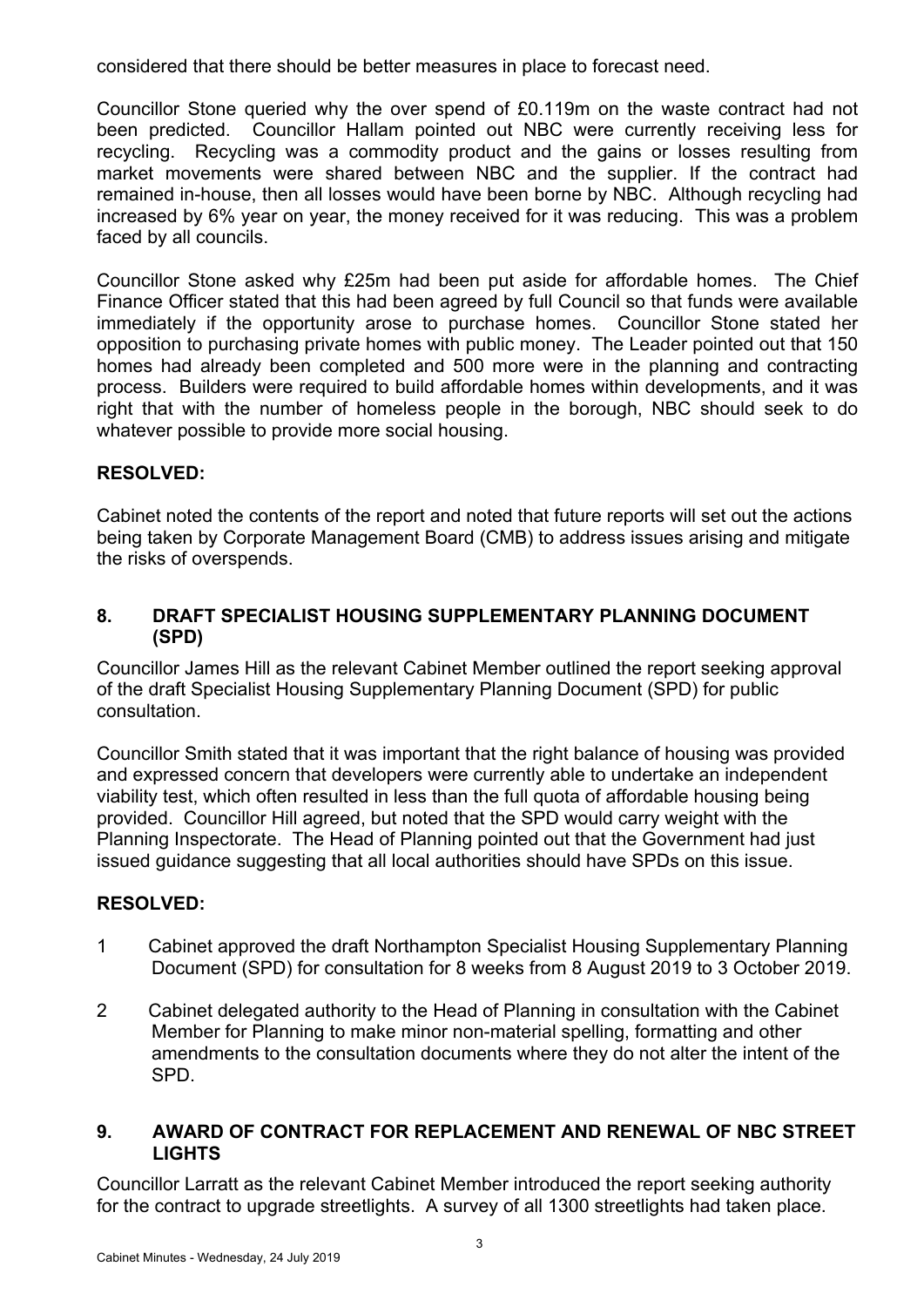Once brought up to standard, these would be placed on a maintenance contract which would be more cost effective than the current ad hoc system. A further report would be brought to Cabinet in the autumn in respect of the maintenance contract.

Councillor Birch queried the service level agreement on maintenance; the timescale for repair was particularly important in identified high-crime areas. Councillor Larratt pointed out that maintenance would be considered once upgrading of the streetlights had been completed.

The Economic Growth and Regeneration Manager stated that the contractor should be appointed in August 2019, with works taking place between October 2019 and March 2020.

Councillor Ashraf asked when Community Safety walks would be organised to identify blind spots where crime took place. Councillor Larratt pointed out that the current plan related to existing stock, not new lights. New lights could potentially be provided through Community Safety, but this would be a separate matter. Councillor King offered to meet for a Community Safety walk.

## **RESOLVED:**

Cabinet delegated authority to the Chief Executive, Northampton Borough Council, in consultation with the Deputy Leader and the Chief Finance Officer (s151), to enter into a contract with Balfour Beatty Street Lighting Ltd to undertake a scheme of column replacements and lamp renewals to street lighting in the Borough.

## **10. DESIGNATION OF AN ENHANCED ADDITIONAL HMO LICENSING SCHEME**

This item was deferred until September 2019.

### **11. DRAFT PARKING STANDARDS SUPPLEMENTARY PLANNING DOCUMENT (SPD)**

Councillor Hill as the relevant Cabinet Member outlined the report seeking approval for consultation. Although parking was the responsibility of NCC, there were special needs in Northampton which required attention.

Councillor Ashraf stated that electric vehicle infrastructure together with provision for alternative transport such as cycleways was essential. She also considered that planning permission for Houses in Multiple Occupation should be refused if adequate parking was not provided.

The Head of Planning stated that EV points were covered by the current policy. Cycleways were covered by the Local Plan Part 2 which had recently gone out for consultation. Parking provision was not part of parking standards – the design and management issues would need to be looked at by the unitary council. At present it was not possible to refuse planning applications for HMOs on parking grounds – although Item 13 later in the meeting would strengthen the criteria by which these applications were judged.

### **RESOLVED:**

- 1 Cabinet noted the contents of the draft Parking Standards Supplementary Planning Document and agreed its release for public consultation (Appendix 1).
- .2 Cabinet delegated authority to the Head of Planning in consultation with the Cabinet Member for Planning to make minor non-material spelling, formatting, mapping and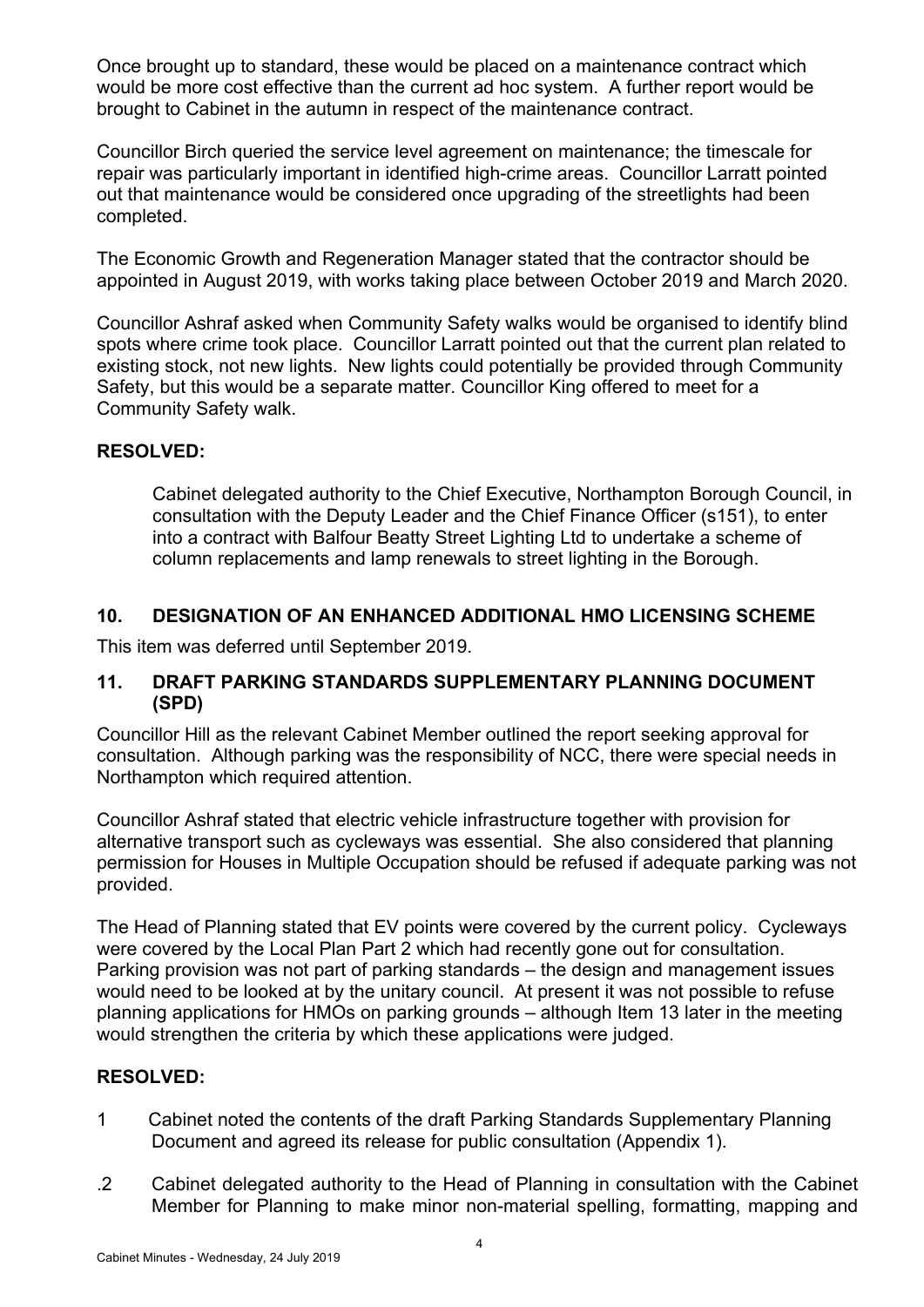other amendments to the consultation documents where they do not alter the intent of those documents.

# **12. WEST NORTHAMPTONSHIRE STRATEGIC PLAN - ISSUES CONSULTATION**

Councillor Hill as the relevant Cabinet Member presented the report seeking approval for the West Northamptonshire Joint Planning Unit to go out to public consultation on the Issues Consultation document for the West Northamptonshire Strategic Plan.

Councillor McCutcheon referred to page 103 and considered that the Joint Core Strategy had set the wrong priorities – for example, the Oxford-Cambridge arc. Councillor Hill pointed out that the vision was needed in order to apply for funding as opportunities became available.

Councillor Hadland considered that more prominence should be given in the consultation to the Northern Orbital Road (page 122).

Councillor Larratt stated that clarification was needed on East-West rail which, as part of the Oxford-Cambridge arc, would provide an additional route to London (Old Oak Common) and open up the South-West. North-South rail would open up the route between Northampton and Market Harborough (p122).

The Head of Planning pointed out that feedback was helpful, although at this stage these were headings identifying relevant issues, for which detail would be developed in due course.

### **RESOLVED:**

Provided Daventry District Council and South Northamptonshire Council also agree, Cabinet approved the West Northamptonshire Strategic Plan – Issues Consultation for public consultation.

## **13. DRAFT HOUSES IN MULTIPLE OCCUPATION SUPPLEMENTARY PLANNING DOCUMENT (SPD)**

Councillor Hill as the relevant Cabinet Member submitted a report which brought findings from the Loughborough University study on HMOs. This aimed to reduce the concentration of HMOs from 15% to 10% of dwellings within a 50 metre radius of the application site.

Councillor Stone considered the description of need on page 236 to be unsatisfactory. HMOs resulted from low wages and high rents. There were safeguarding issues around vulnerable people such as care leavers and asylum seekers. Stronger enforcement was needed and a reduction in the backlog of investigations. Planning standards should be higher; for example, no person living in a HMO should be without an en-suite bathroom.

Councillor Stone was pleased to note the robust description of parking issues in HMOs.

Councillor Hill stated that standards would be raised by encouraging good landlords and HMOs.

### **RESOLVED:**

Cabinet approved the draft Houses in Multiple Occupation Supplementary Planning Document (SPD) for consultation for 8 weeks from 8 August to 3 October 2019.